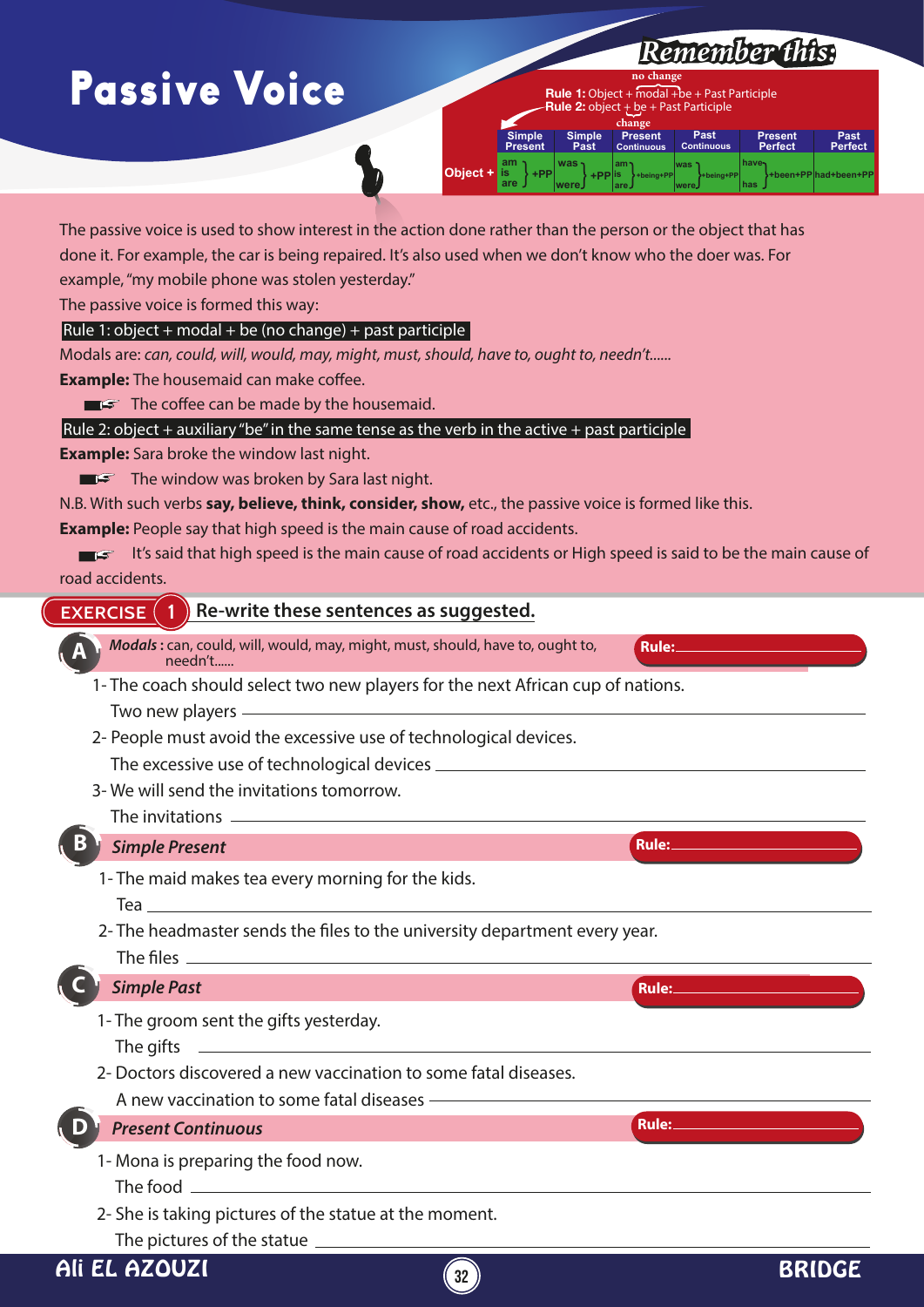| <b>Past Continuous</b>                                                                                                                                                                                                               | Rule:                                                                                                                                                                                                                                |
|--------------------------------------------------------------------------------------------------------------------------------------------------------------------------------------------------------------------------------------|--------------------------------------------------------------------------------------------------------------------------------------------------------------------------------------------------------------------------------------|
| 1- The club members were making great efforts to help children speak English.                                                                                                                                                        |                                                                                                                                                                                                                                      |
|                                                                                                                                                                                                                                      |                                                                                                                                                                                                                                      |
| 2- The local authorities were building a charitable house for elderly people.                                                                                                                                                        |                                                                                                                                                                                                                                      |
| A charitable house <b>A</b> charitable house <b>A</b> charitable house <b>A</b> charitable house <b>A</b>                                                                                                                            |                                                                                                                                                                                                                                      |
| 3- The mechanic was repairing the car yesterday.                                                                                                                                                                                     |                                                                                                                                                                                                                                      |
|                                                                                                                                                                                                                                      |                                                                                                                                                                                                                                      |
| <b>Present Perfect</b>                                                                                                                                                                                                               | Rule: <b>Rule: And American Street Property</b>                                                                                                                                                                                      |
| 1. They have founded a new association in this region.                                                                                                                                                                               |                                                                                                                                                                                                                                      |
|                                                                                                                                                                                                                                      |                                                                                                                                                                                                                                      |
| 2. He has written two novels recently.                                                                                                                                                                                               |                                                                                                                                                                                                                                      |
| Two novels <u>example and the set of the set of the set of the set of the set of the set of the set of the set of the set of the set of the set of the set of the set of the set of the set of the set of the set of the set of </u> |                                                                                                                                                                                                                                      |
| 3. The farmer has grown the grapes in this place.                                                                                                                                                                                    |                                                                                                                                                                                                                                      |
|                                                                                                                                                                                                                                      | The grapes <u>experience</u> and the grapes experience of the grapes of the grapes of the grapes of the grapes of the graphs of the graphs of the graphs of the graphs of the graphs of the graphs of the graphs of the graphs of t  |
| <b>Past Perfect</b>                                                                                                                                                                                                                  | Rule: <b>All and Street Property</b>                                                                                                                                                                                                 |
| 1- Julia had prepared lunch for children.                                                                                                                                                                                            |                                                                                                                                                                                                                                      |
|                                                                                                                                                                                                                                      |                                                                                                                                                                                                                                      |
| 2- They had given some prizes to brilliant students.                                                                                                                                                                                 |                                                                                                                                                                                                                                      |
| Some prizes <u>example and the set of the set of the set of the set of the set of the set of the set of the set of the set of the set of the set of the set of the set of the set of the set of the set of the set of the set of</u> |                                                                                                                                                                                                                                      |
| 3- The writer had printed the new edition of the book.                                                                                                                                                                               |                                                                                                                                                                                                                                      |
|                                                                                                                                                                                                                                      |                                                                                                                                                                                                                                      |
| <b>EXERCISE</b> $(2)$ Re-write these sentences as suggested.                                                                                                                                                                         |                                                                                                                                                                                                                                      |
| 1. The members of the association may recycle the factory waste.                                                                                                                                                                     |                                                                                                                                                                                                                                      |
|                                                                                                                                                                                                                                      |                                                                                                                                                                                                                                      |
| 2. The police arrested the thief last weekend.                                                                                                                                                                                       |                                                                                                                                                                                                                                      |
|                                                                                                                                                                                                                                      |                                                                                                                                                                                                                                      |
| 3. A foreign NGO will build a school for disabled children in our city.                                                                                                                                                              |                                                                                                                                                                                                                                      |
|                                                                                                                                                                                                                                      |                                                                                                                                                                                                                                      |
| 4. Mark has made two spelling mistakes.                                                                                                                                                                                              |                                                                                                                                                                                                                                      |
|                                                                                                                                                                                                                                      |                                                                                                                                                                                                                                      |
| 5. Because of the bad weather, the coach cancelled the match.                                                                                                                                                                        |                                                                                                                                                                                                                                      |
|                                                                                                                                                                                                                                      | The match <u>example and the set of the set of the set of the set of the set of the set of the set of the set of the set of the set of the set of the set of the set of the set of the set of the set of the set of the set of t</u> |
| 6. He is typing the letters at the moment.                                                                                                                                                                                           |                                                                                                                                                                                                                                      |
|                                                                                                                                                                                                                                      |                                                                                                                                                                                                                                      |
| 7. Last night, the housemaid kept the milk in the refrigerator.                                                                                                                                                                      |                                                                                                                                                                                                                                      |
|                                                                                                                                                                                                                                      |                                                                                                                                                                                                                                      |
| 8. Mary has done her homework.                                                                                                                                                                                                       |                                                                                                                                                                                                                                      |
|                                                                                                                                                                                                                                      | The homework experience and the contract of the contract of the contract of the contract of the contract of the contract of the contract of the contract of the contract of the contract of the contract of the contract of th       |
| 9. He writes two reports every month to the boss.                                                                                                                                                                                    |                                                                                                                                                                                                                                      |
|                                                                                                                                                                                                                                      | Every month, two reports example and the set of the set of the set of the set of the set of the set of the set of the set of the set of the set of the set of the set of the set of the set of the set of the set of the set o       |
| 10. Sandra posted the video on Facebook yesterday.                                                                                                                                                                                   |                                                                                                                                                                                                                                      |
|                                                                                                                                                                                                                                      |                                                                                                                                                                                                                                      |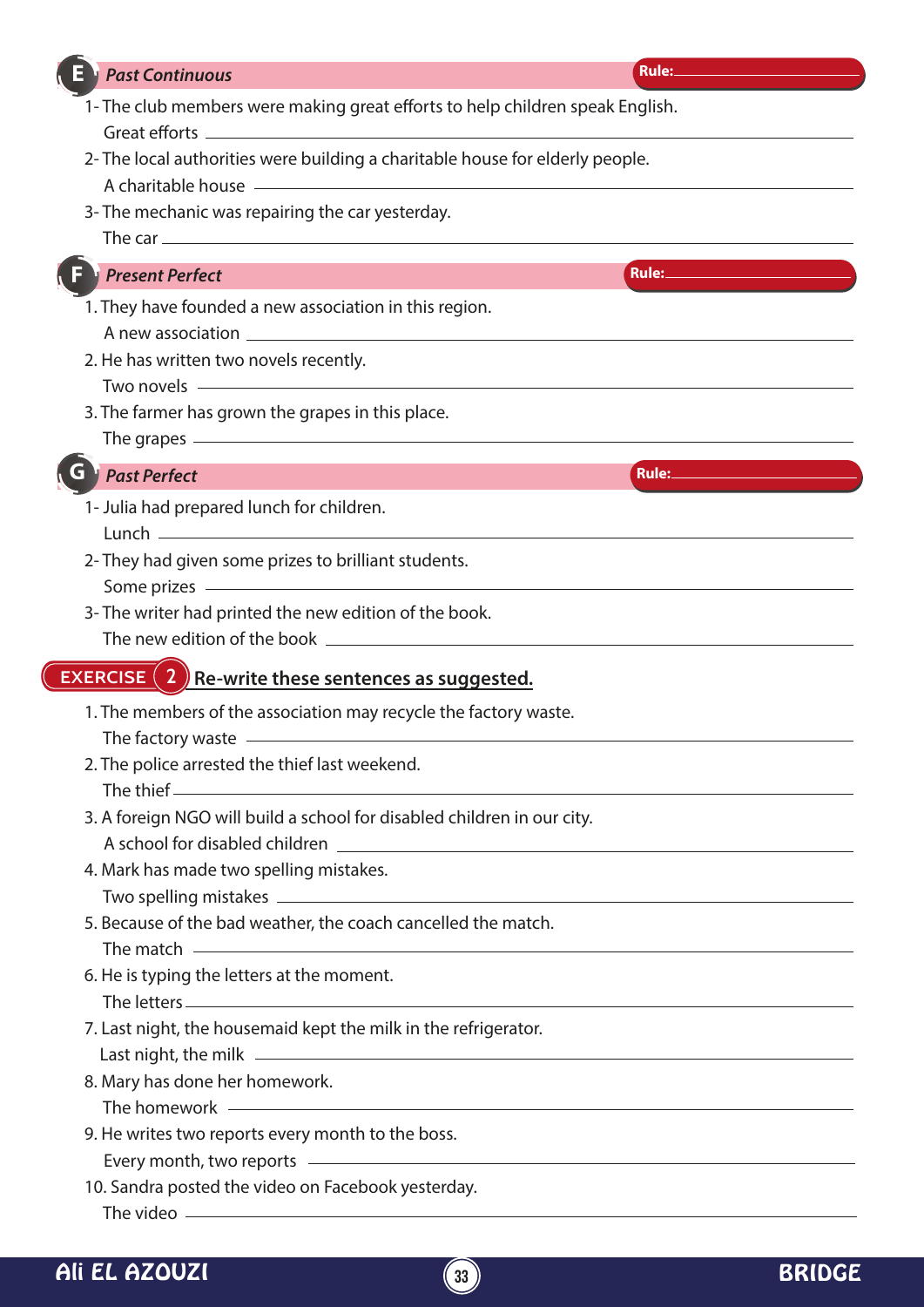# QUIZ 12 Quiz on Passive Voice



## **EXERCISE (1)**

## **Correct the underlined mistakes and then re-write the sentences. (6Pts)**

- 1- The project work must be **hand** in after the vacation by the students.
- 2- A new data system will **been** tested by the company.
- 3- A new report has been **publish** by the magazine about "illiteracy."
- 4- A well-paid job were offered to Leila by the new boss last week.
- 5- Two players have **being** selected by the coach for the next tournament.
- 6- The letter is being written now **by he**.

## **EXERCISE 2 Choose the right answer. (6Pts)**

- 1- Students won't finish the project till next week. The project \_\_\_\_\_\_ till next week by students.
- 2- Some rich people give money to the poor every year. Money \_\_\_\_\_\_\_\_\_ to the poor every year by some rich people.
- 3- The journalist is taking pictures of the star now. Pictures of the star \_\_\_\_\_\_\_\_\_\_\_\_\_ now by the journalist.
- 4- They made a lot of progress in the project. A lot of progress in the project.
- 5- They didn't send the invitations on time. The invitations \_\_\_\_\_\_\_\_\_\_\_\_\_ on time.
- 6- They should take procedures to fight unemployment. Procedures \_\_\_\_\_\_\_\_\_ to fight unemployment.

#### **EXERCISE** (3) Re-write these sentences as suggested. (8Pts)

- 1- Some international NGOs helped the victims of the war. The victims of the war
- 2- They are painting the walls of the school and the classrooms. The walls of the school and the classrooms
- 3- My students had made many mistakes last writing. Many mistakes
- 4- The president builds two hospitals every five years in this city. Two hospitals
- 5- The patient has taken the advice of the doctor into consideration. The advice of the doctor
- 6- They have considered him as the leader of the school before his accident.  $He<sub>1</sub>$
- 7- The Smiths didn't allow pets such as dogs and cats in the house. Pets such as dogs and cats
- 8- The committee will invite the prime minister for a TV interview. The prime minister

#### a- will not be finished b- would not be finished

- a- is given
- b- was given
- a- is being taken b- are being taken
- a- has been made b- was made
- a- are not sent
- b- were not sent
- a- should be taken b- should been taken